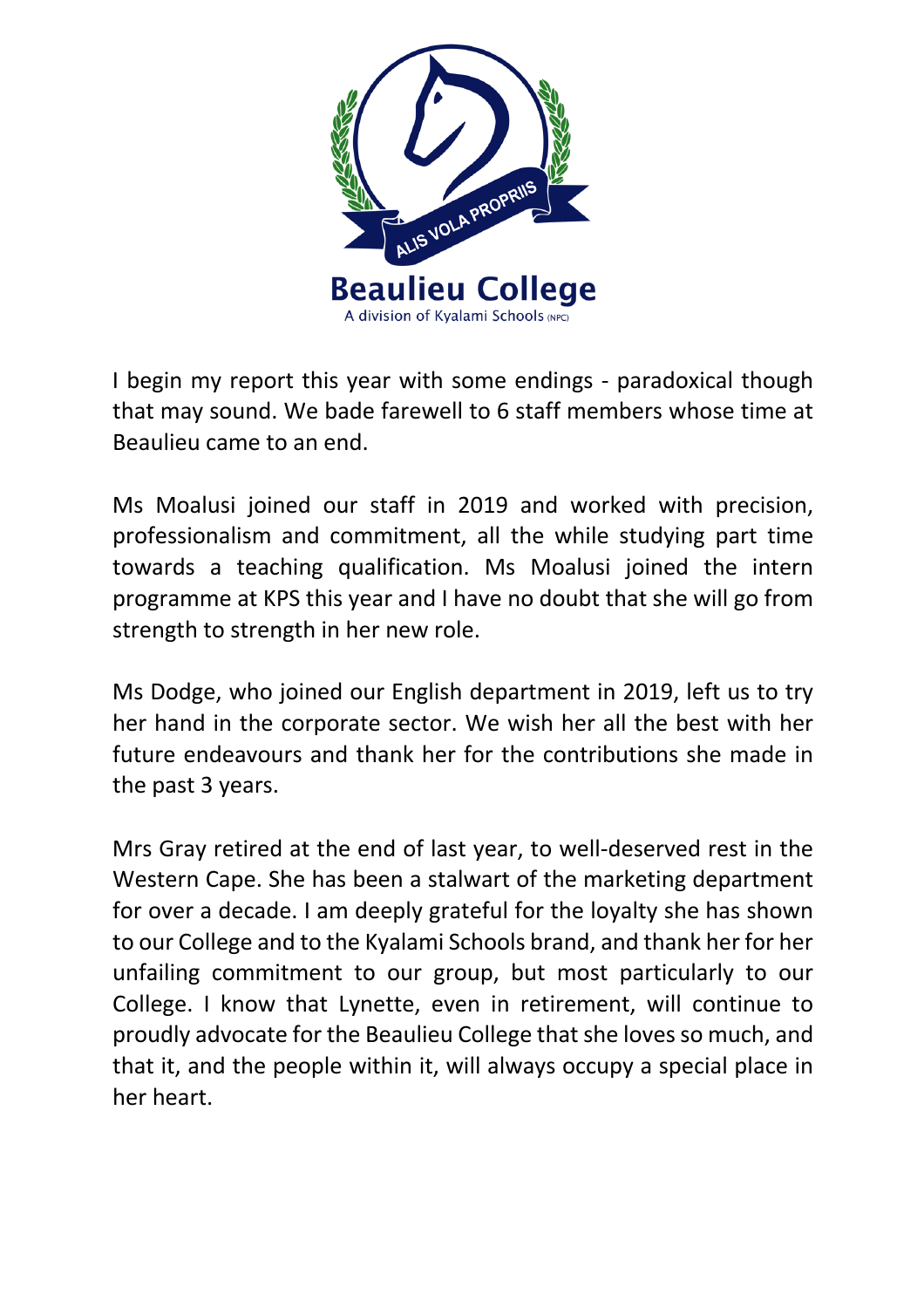Mrs Jacqui Smith or Ms Payne (as many of you still call her), was a ray of sunshine from her first day at Beaulieu. Eager, willing, kind and helpful she put her heart and soul into everything she did over the past 4 years. As a mathematics teacher, grade tutor, dance instructor or matric dance organiser, Mrs Smith has left her mark at the College for years to come. We wish her only good fortune as she joins her husband to take up residence in the United States. She may have the stars and stripes flying overhead, but her blood will always be green, and she will always be a blue and white of Beaulieu College. We hope her visits home will be frequent and regular in the years to come.

Ms Aldi Smith served Beaulieu for a decade as an outstanding teacher of all things mathematical. When Mr Ruiz Mesa became a Deputy, Ms Smith was appointed to lead our Mathematics department, and she did so with great success, and to very exacting standards, for 3 years. She is a much beloved teacher, colleague, boffin and star wars/marvel comics geek. Her great passion is Mathematics and the sense of awe and wonder she exudes for her subject every day will no doubt serve her well as she leaves us to take up the HOD maths position at Michaelhouse this year.

And then there is Mr Kenyon – how does one begin to pay tribute to a man who has done so much for this College? When he arrived at our school as the first Deputy Head of Co-Curricular, the programme was all but non-existent. He has grown it to be the thriving, comprehensive, offering of today. Being a man of many talents, he has, over the years, also taken on many other roles including overseeing the maintenance of the Buildings and Grounds and organising more school tours than I can count. He has taught Mathematics, Geography, EMS and Maths Literacy – or Maths Lite – as he likes to call it, but most significantly he has taught everyone who comes into contact with him how to laugh – at his incredibly bad jokes.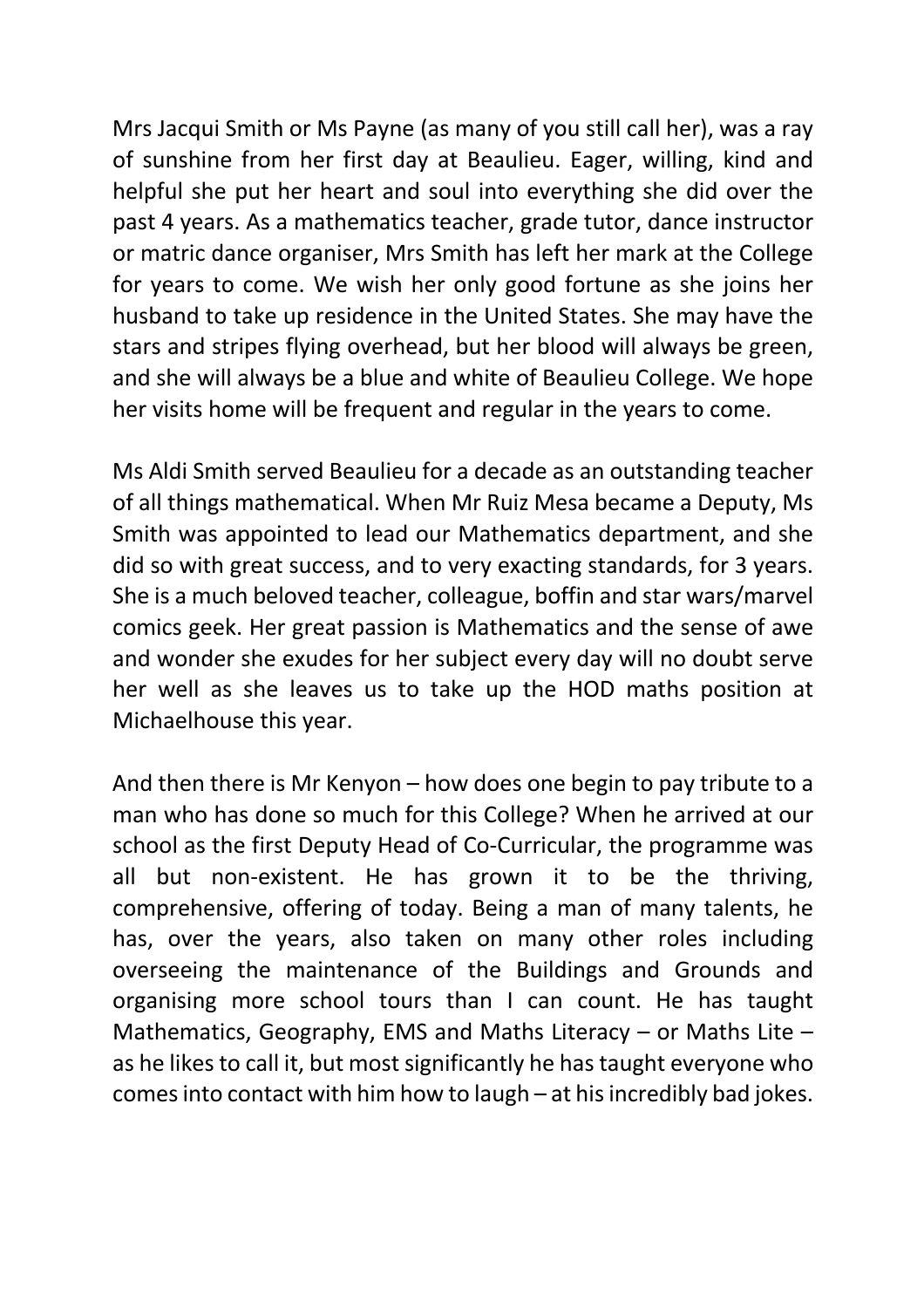As Deputy Head Pastoral he has introduced many new initiatives – including the SRC, the overseas exchange and the pupil counselling service. He was a Deputy on whom I relied heavily and often, and without whose support I would never have survived the past decade.

Fortunately he will not be too far away as he takes up his new position as Group Facilities Manager. Never forget that Beaulieu College is your first born and must always remain your favourite school in our group, occupying the largest space of your heart. Thank you Mr Kenyon for everything you have done for the school, for the pupils, and for the staff - words will never be enough to thank you for the massive contribution you have made in this beautiful place.

Like 2020, 2021 was an extraordinary year. I didn't think it possible to be more exhausted than I was at the end of 2020 – yet when I reached the end of 2021 I was even more depleted than at the end of 2020. Yet, at the same time, I felt a sense of elation and deep pride at the tenacity, perseverance and astonishing achievements of our pupils in these unprecedented times. 2021 was a year in which I have learned the value of reflection and so this report is going to focus not on the many achievements which will be chronicled in the school magazine and were reported in the biweekly newsletters which went out over the course of last year, but rather on what we all may have learned in the past year - some of us without even realising it.

I must start by acknowledging the remarkable group of people whose efforts have brought us to this point. The staff continued to give every ounce of their energy to this College and the pupils within it throughout 2021. I know how exhausted they all were at the culmination of last year and I know how much they needed the rest which the December holiday brought.

I am immeasurably grateful to each and every one of them. I marvel at their resourcefulness, patience and care, and at their willingness to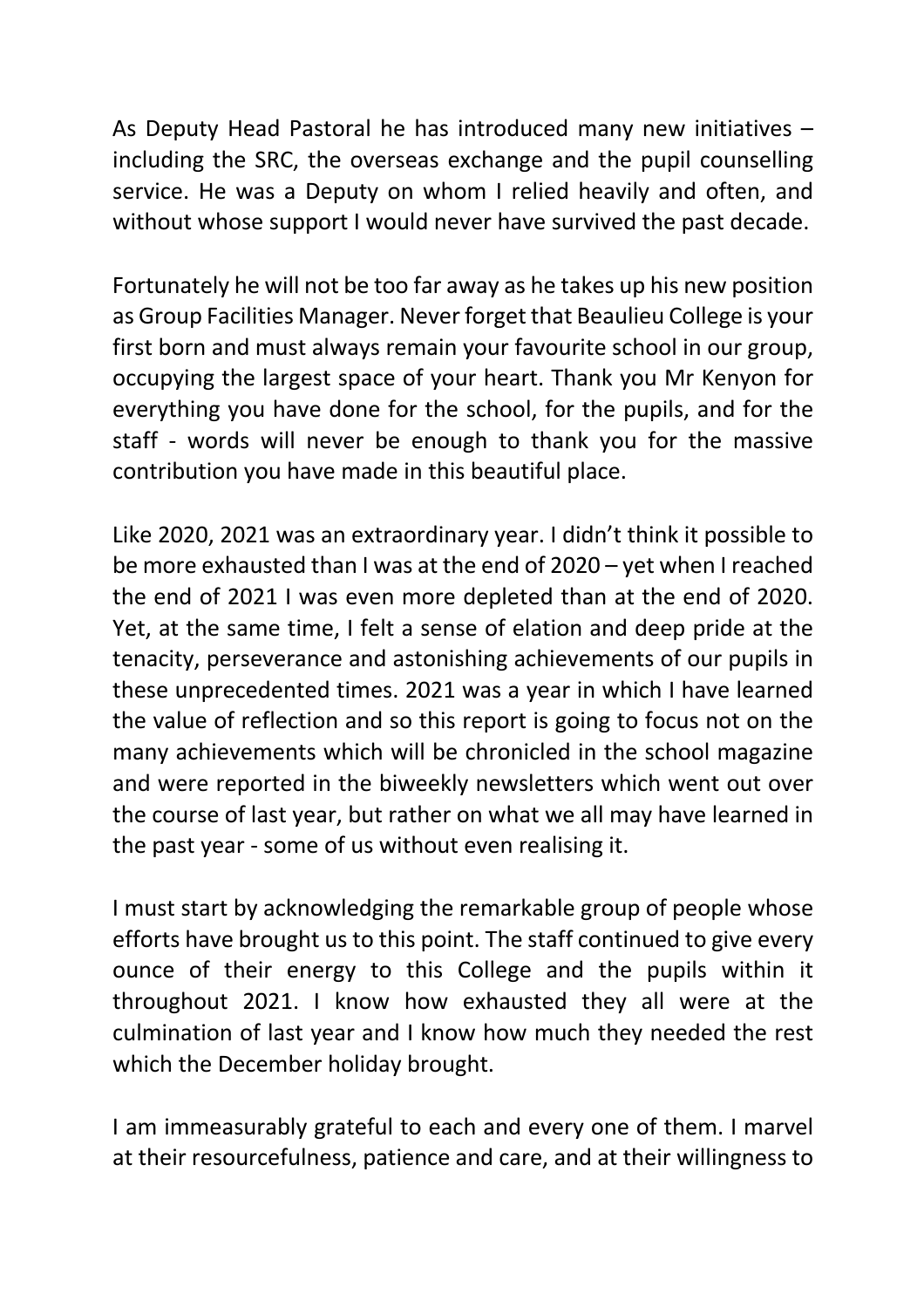face every new challenge with positivity and resolve. Thank you for always going above and beyond in order to maximise learning opportunities for our pupils. Thank you for caring for one another, for supporting your peers through thick and thin. 2021 brought many changes and challenges and you have, as always, pulled together as a unit to weather whatever storms you had to face. I salute you and I thank the powers that be daily that I have you all by my side each working day.

2021 was the year in which we regularly hoped things would return to normal, then steadily realised that they wouldn't any time soon! What followed was some in depth questioning whether we really did want the old normal back, and, if not, what the new normal should look like now. This sparked the realisation that we are never really going to return to the old normal again.

It was a year of waiting for things to get better, while making the unbearable bearable and the unimaginable workable on a daily basis. A year where we all learned the art of multi scenario planning - of being ready with at least 3, usually more, alternate plans to do any one thing at any given time.

2021 was a year of agility, elasticity and adaptability.

And just when we thought we would get to the end of the year without another run around the mulberry bush, the fourth wave took us with a speed and force that none could have predicted. If we had not learned to be so agile, we would simply have been overwhelmed at that point, so close to the finishing line. But like all of the other changes throughout the year, many of us took the last 2 weeks of 2021 in our stride – even though plans C, D and E were having to be revised and changed at the last second, never mind the last minute.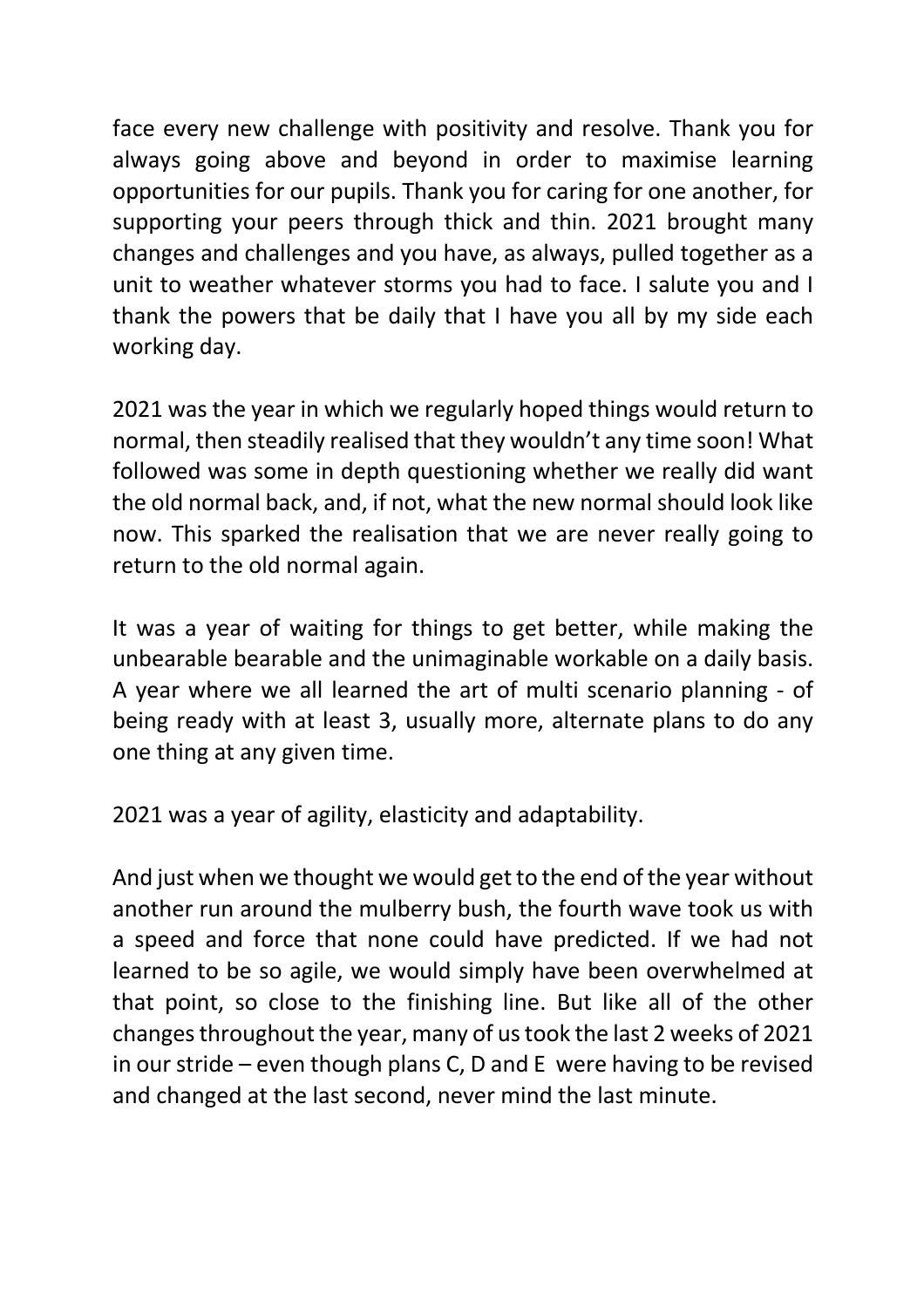In October last year, circumstances dictated that I change the venue of the Valediction just 24 hours before the function. Knowing the overwhelming logistics of doing so, I expected chaos to ensue. However, I received nothing but calm, accepting, can-do attitudes from the staff arranging said function. It dawned on me then that this pandemic had not just taken things away from us, but that it was no doubt also giving things back.

If I had been faced with this kind of upheaval, with this kind of short notice a couple of years ago when I was organising the valediction – I have no doubt that I would have run for the hills or taken immediate early retirement – or both. But there we were, post 2020 and most of 2021, brave enough to take such decisions without hesitation and strong enough, calm enough and experienced enough to enact major change at a moment's notice without hesitation, panic, or even a slight fuss. COVID has taught us to do that.

Which really got me thinking – what are the other things we have learned and gained, thanks to COVID.

As the good old SWOT analysis tells us, there are not only threats, but also opportunities in every crisis. By opportunities I don't mean that the crisis provides extra business for companies like Zoom and Amazon. I mean general opportunities that are available for most people affected by the crisis. The current COVID crises offers at least a few: that I can think of.

Opportunity 1: Reflect and reconsider

The fact that the ongoing pandemic disrupts our day-to-day lives provides an opportunity to reflect on those things with which we fill our time and to reconsider what we do, how we do it and why we do it. This offers a great opportunity to rethink our habits and routines and make positive changes. While the virus may have forced us to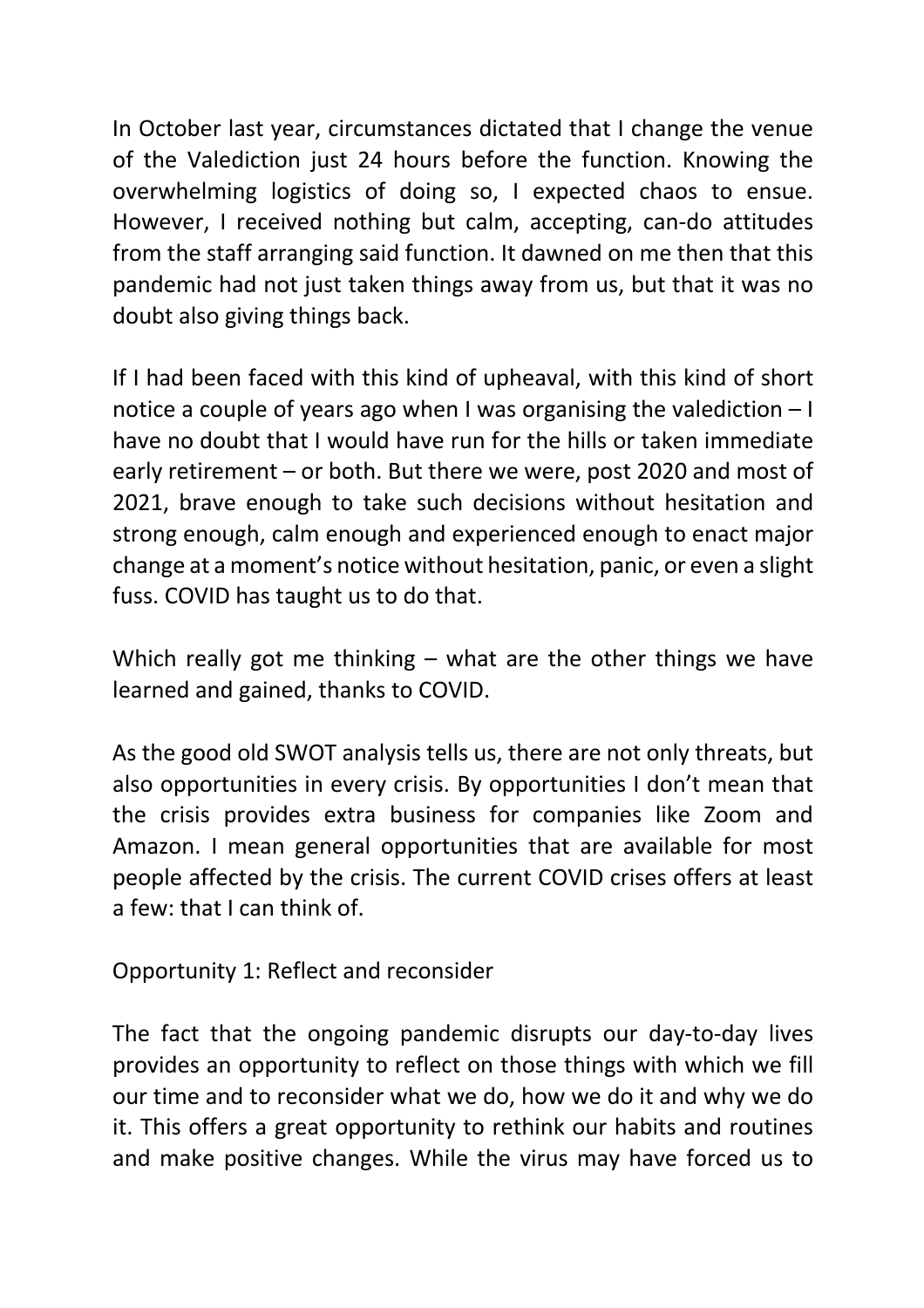make changes to our daily lives – we might find that we actually want to keep a lot of these changes, even after the crisis has passed.

Opportunity 2: Speed and innovation

Many organizations, schools included, suffer from slow procedures, complex bureaucracies and rigid hierarchies making organizational life less than pleasant. The coronavirus has forced us to break through these rigid systems in order to act more instantly. Suddenly procedures can be skipped or accelerated, rules can be side-tracked and decisions can be made more autonomously. Which makes us wonder, why did we need these onerous systems in the first place? I am convinced that post COVID there will be a simpler, more efficient way of getting most things done.

COVID has also shown us that, as soon as there is a strong enough stimulus, things CAN change. This leads to remarkable innovations. Not being allowed to open their doors, restaurants, for example, shifted to delivery mode. And schools suddenly do much of the teaching and even some of the testing online. This brings the opportunity to create innovations now that can be maintained after the crisis. I am certain that most organisations, schools and societies will strive to maintain the current speed and innovation mode post COVID.

Opportunity 3: Reconnect and help

Challenging times offer a great opportunity for social bonding and other ways of connecting to and helping people. Of course, not being able to visit friends or family has increased isolation and feelings of loneliness in some cases. But the feeling of "we're in this together" has also triggered interesting ways of connecting. Some of those went viral—such as Italians singing together from their windows and balconies—but there are many small, local initiatives too that connect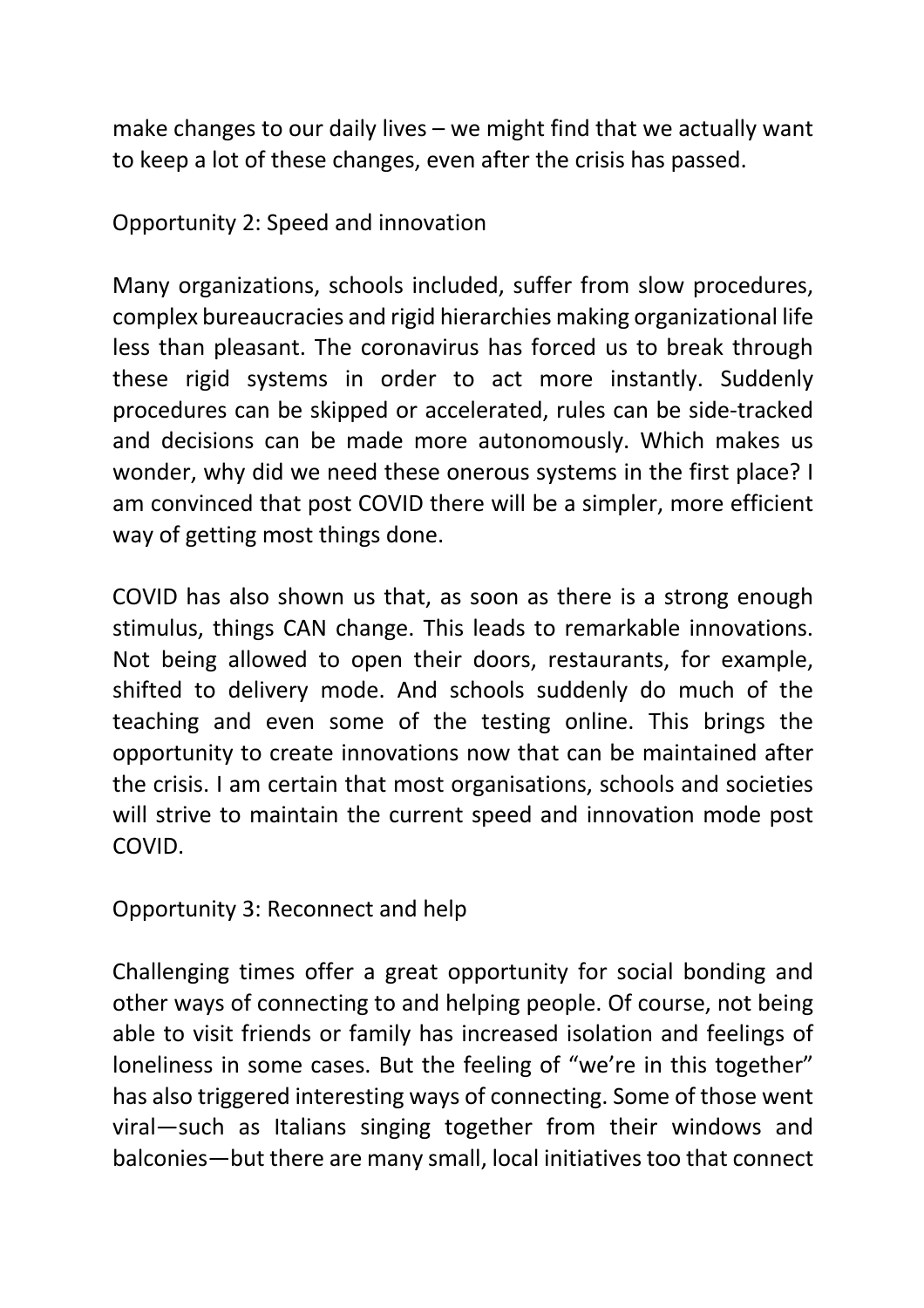to and help people in need. The PTF COVID army was just one such initiative at the College, where parents reached out to assist and support families who had suffered loss.

In the individualized societies many of us live in, COVID provided opportunities to reconnect and create more social coherence, a chance to reach out and show others that we genuinely care. Not only during the crisis, but also afterwards.

Opportunity 4: Modesty and acceptance

COVID did nothing if not bring us all down to size. It created a real awareness of the moderate role we play on this planet and an acceptance that things cannot always go as we want them to go. The pandemic proved that no matter how well-planned and organized we are and no matter how much we live in the Anthropocene—the era characterized by significant human impact—we are not always in control.

One simple virus is disrupting everything. This offers a great opportunity. In almost every aspect of life we want to be in control. Whether it is health, airline safety or our calendars, we live in the illusion that full control is possible. The virus can help us understand and accept that many things are simply beyond our control. To let that go and to work with what we can control. It gives us renewed focus which has led to greater productivity.

Opportunity 5: Teens reconsidering digital life

In the past 2 years, we have suffered periods of lockdown and multiple occasions when people have been forced to isolate or quarantine. There have been several periods when schools have moved online and office workers have been told to work from home. This has left people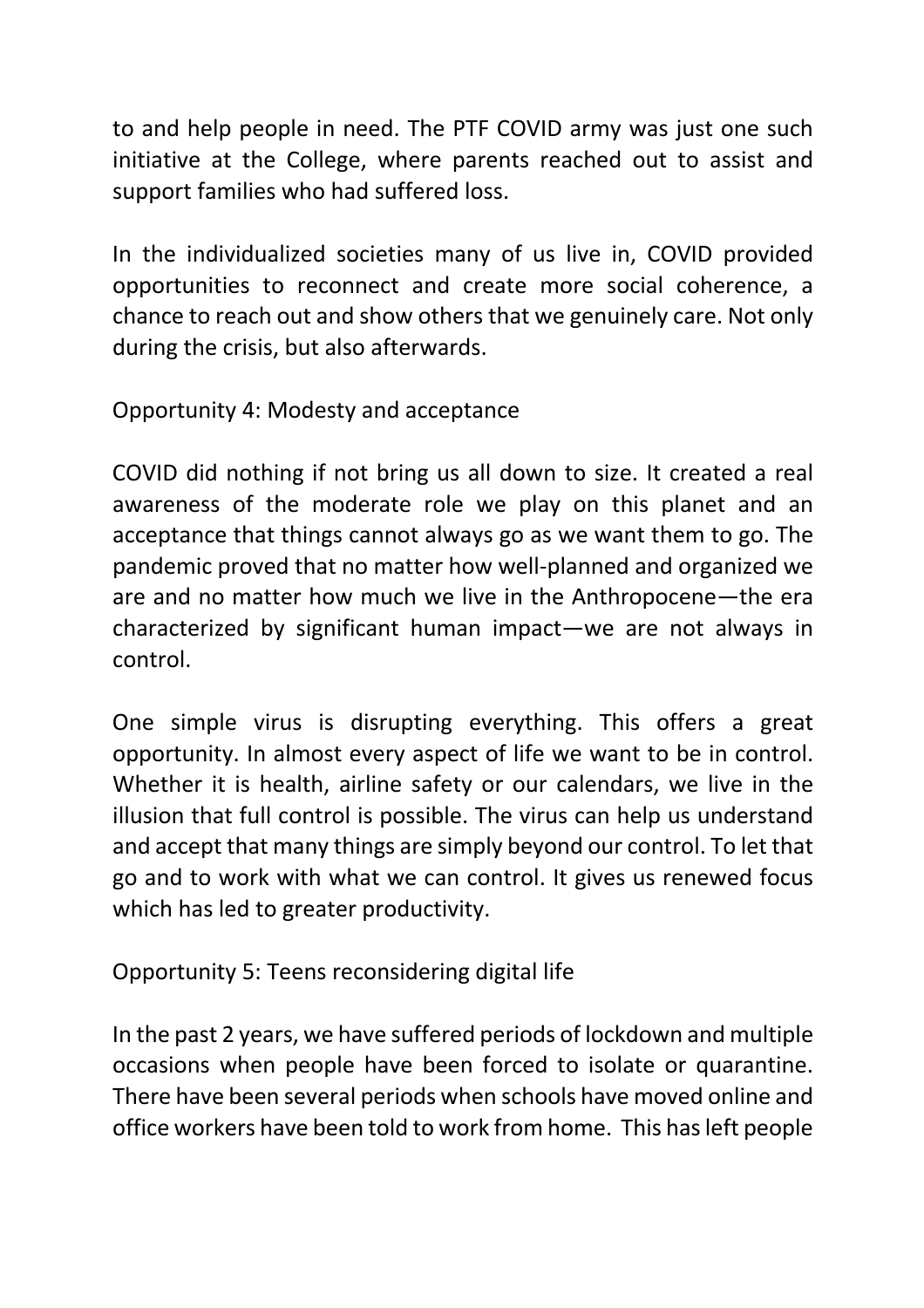of all ages feeling a sense of dislocation and dependence on technology. In this regard, our teens are in a unique position.

Many people assume Gen Zeds prefer everyday interactions mediated by screens -- they have been using modern technology since before they could walk, so naturally they would not be as affected by social distancing. Whether it be Snapchat, Facetime or TikTok, our pupils had been actively choosing to communicate digitally long before COVID forced us to.

But even though they are digital natives, the assumption that they would be comfortable living a fully digital life is wrong. When online schooling became the norm our pupils slowly came to realise the value of in-person interactions. And when school returned to campus they were genuinely happy to be here! No-one was more shocked by this than them!

Studies have shown that social interaction is beneficial to our physical and mental health, and that relationships are particularly important in adolescence. Social isolation, by contrast, has a negative impact on brain development and behavioural patterns. These are not surprising facts. However, before this pandemic, many teens thought they could fulfil the need for human connection by communicating with others online.

Most, if not all, have realised that they were mistaken. Online schooling affects the way our pupils are feeling, behaving and sleeping. Many have told me they feel more anxious, lonely and unhappy when they cannot come to school. Facetime, Zoom, iMessage and other forms of digital communication do not have the same effect as being with their friends and loved ones in person, or being in a classroom with their teachers and classmates.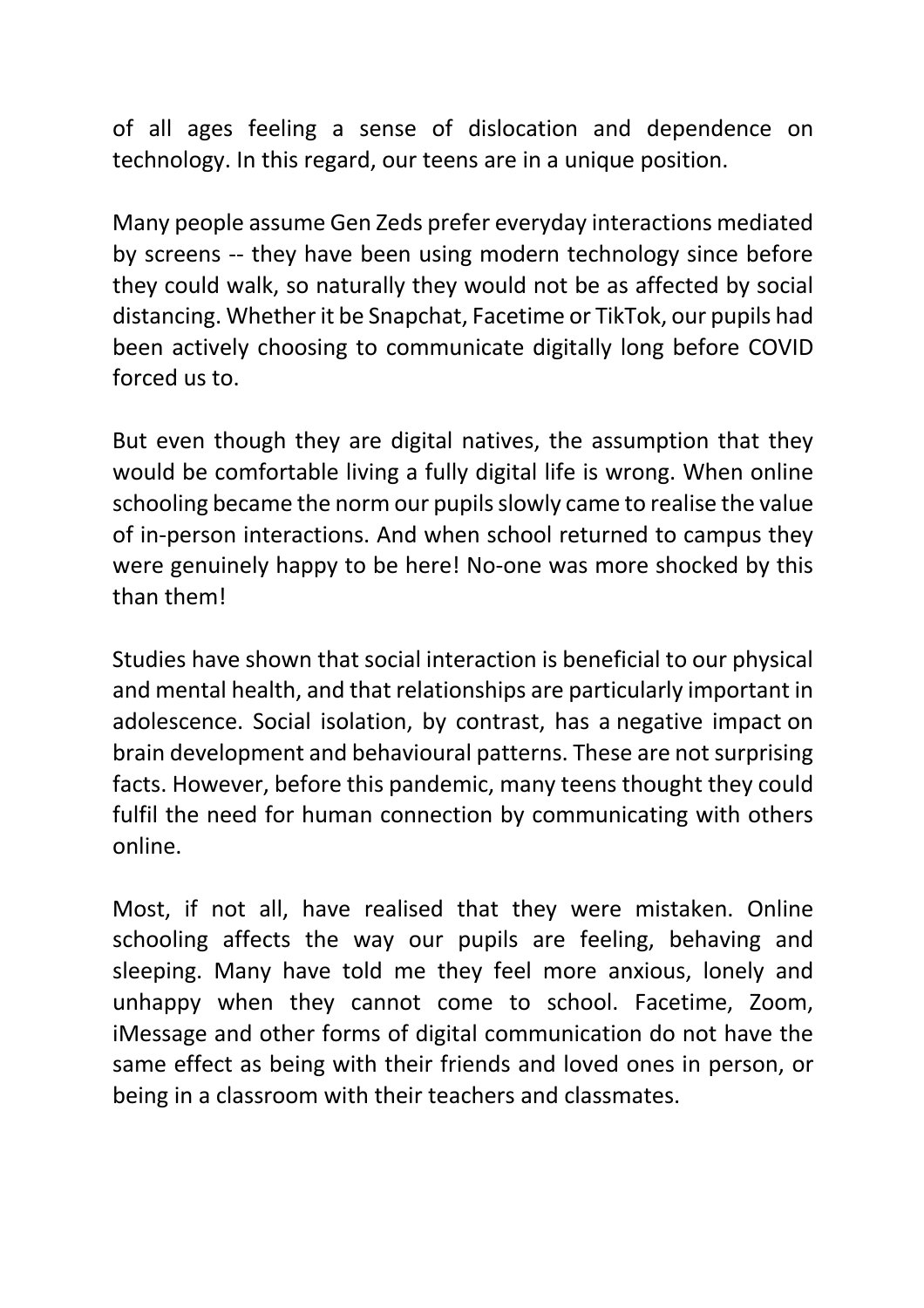I think this genuinely surprised our teens. Going to school was hardly something they thought they would miss! But remote learning takes away much of what makes high school enjoyable and special. Although they were able to stay in touch with their close friends through technology, they really missed the spontaneous, unplanned interactions that occur in everyday, on campus, real life.

The joke and banter shared with the bus driver in the morning, the high five with the Gr 8 pupil from their vertical tutor group, the mentor who always looks out for them after the rugby match to ask how it went, the help given by the class maths whizz with those difficult homework equations, the kind words of their teacher at the end of a difficult lesson, the surprising feeling of warmth on hearing the choir practising in the hall, and the joy of sharing the moment when the hockey team scored the winning goal.

School is about more than just learning in the classroom, and it seems impossible to get this feeling of community and sense of belonging online. Close your laptop and you're alone again. COVID has made many of our pupils realize how much they need school, not just an education.

Most have realised that they want and need not only return to school but also to place an even greater emphasis on community, real life engagement and the now rare pleasure of human interaction off of a screen.

So, yes, of course the Covid-19 crisis has a large dark side. But as these 5 opportunities show, it has positive sides as well. Since all of these opportunities require a quite fundamental change in how we approach the world, seizing them may take substantial time. In that sense, and if we keep on looking at the brighter sides of life, the longer the crisis lasts, the larger the opportunities are and the greater the